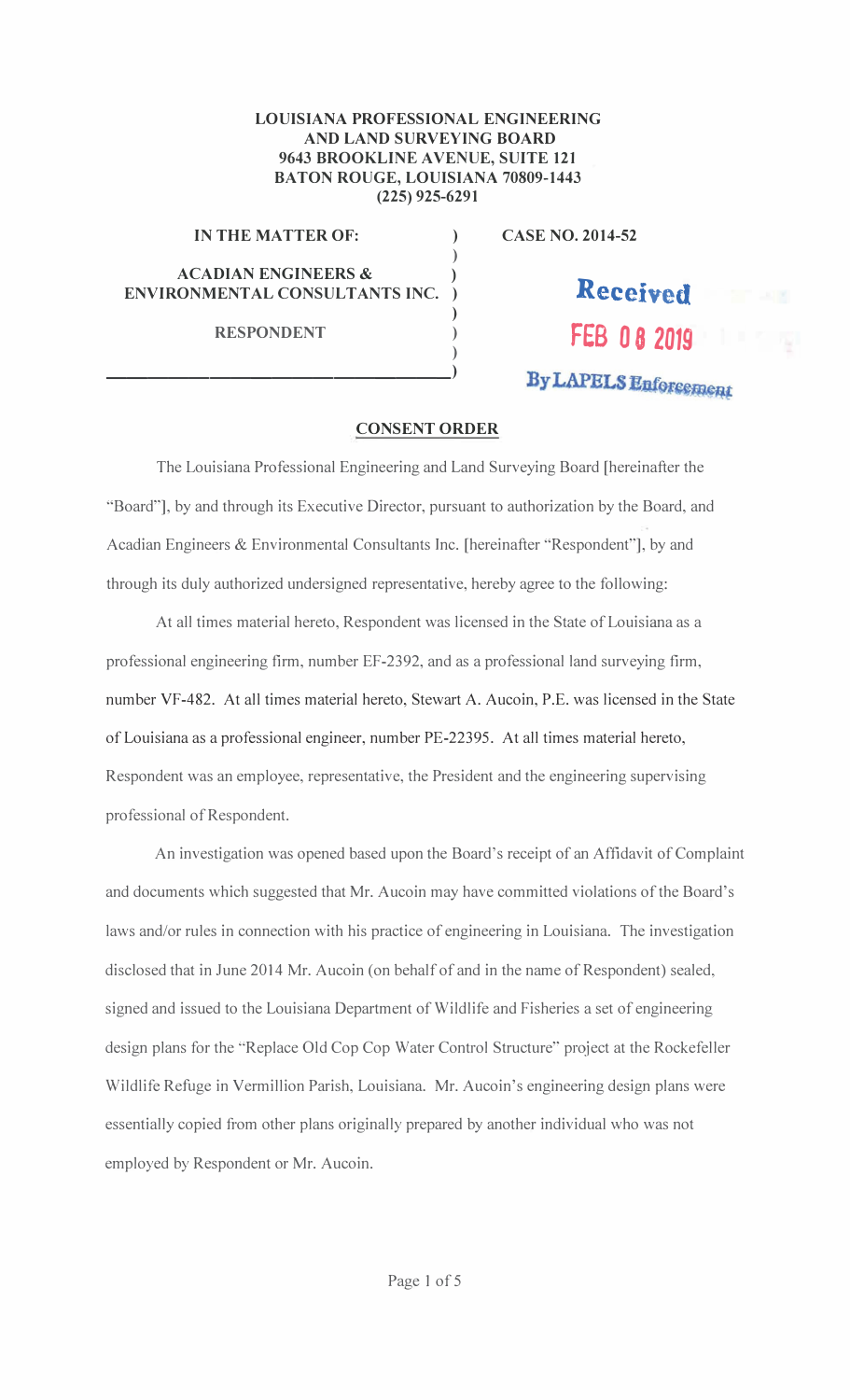Additionally, the investigation disclosed that Mr. Aucoin did not perform the underlying engineering work or any calculations in connection with his plans, and he did not exercise responsible charge over the preparation of the plans by the other individual.

Furthermore, the investigation disclosed that Mr. Aucoin had no prior experience performing the type of structural and geotechnical engineering work involved in the engineering design plans and lacked the skills and ability necessary to perform the work.

La. R.S. 37:698(A)(6), *to wit* LAC Title 46:LXI§2503(C) and (D), 2505(C) and 2701(A)(3), prohibit licensees from sealing, signing or issuing engineering documents not prepared by the licensee or under their responsible charge. La R.S. 37:698(A)(6), *to wit* LAC Title 46:LXI§2505(A) and (B), require licensees to perform services only in the area of their competence and when qualified by education or experience in the specific technical fields of engineering involved. La. R.S. 37:698(A)(6), *to wit* LAC Title 46:LXJ§2505(C), prohibit licensees from sealing or signing engineering documents dealing with subject matters in which they lack competence. La. R.S. 37:698(A)(l 8) prohibits licensees from practicing or offering to practice engineering when not qualified. La. R.S. 37:698(C) permits the Board to take disciplinary action against a firm if one or more of its officers, directors, managers, employees, agents or representatives is found by the Board to be guilty of any of the acts or offenses listed in La R.S. 37:698(A). La R.S. 37:698(H) permits the Board to take disciplinary action against persons who violate La. R.S. 37:698(C), *to wit* La R.S. 37:698(A)(6) and LAC Title 46:LXI§2503(C) and (D), 2505(A), (B) and (C), and 2701 (A)(3), and La. R.S. 37:698(C), *to wit*  La. R.S. 37:698(A)(18), upon a finding of guilt following the preferral of charges, notice and hearing and a majority vote of its entire membership authorized to participate in the proceeding. La. R.S. 37:698(A)(6), La R.S. 37:698(A)(l8), La. R.S. 37:698(C), La. R.S. 37:698(H), LAC Title  $46: LXI \$ §2503(C) and (D), 2505(A), (B) and (C), and 2701(A)(3) were in effect at all times material hereto.

It is undisputed that (a) in June 2014 Mr. Aucoin (on behalf of and in the name of Respondent) sealed, signed and issued engineering design plans for a water control structure project in Louisiana, (b) Mr. Aucoin's engineering design plans were essentially copied from other plans originally prepared by another individual who was not employed by Respondent or Mr. Aucoin, (c) Mr. Aucoin did not perform the underlying engineering work or any calculations

Page 2 of 5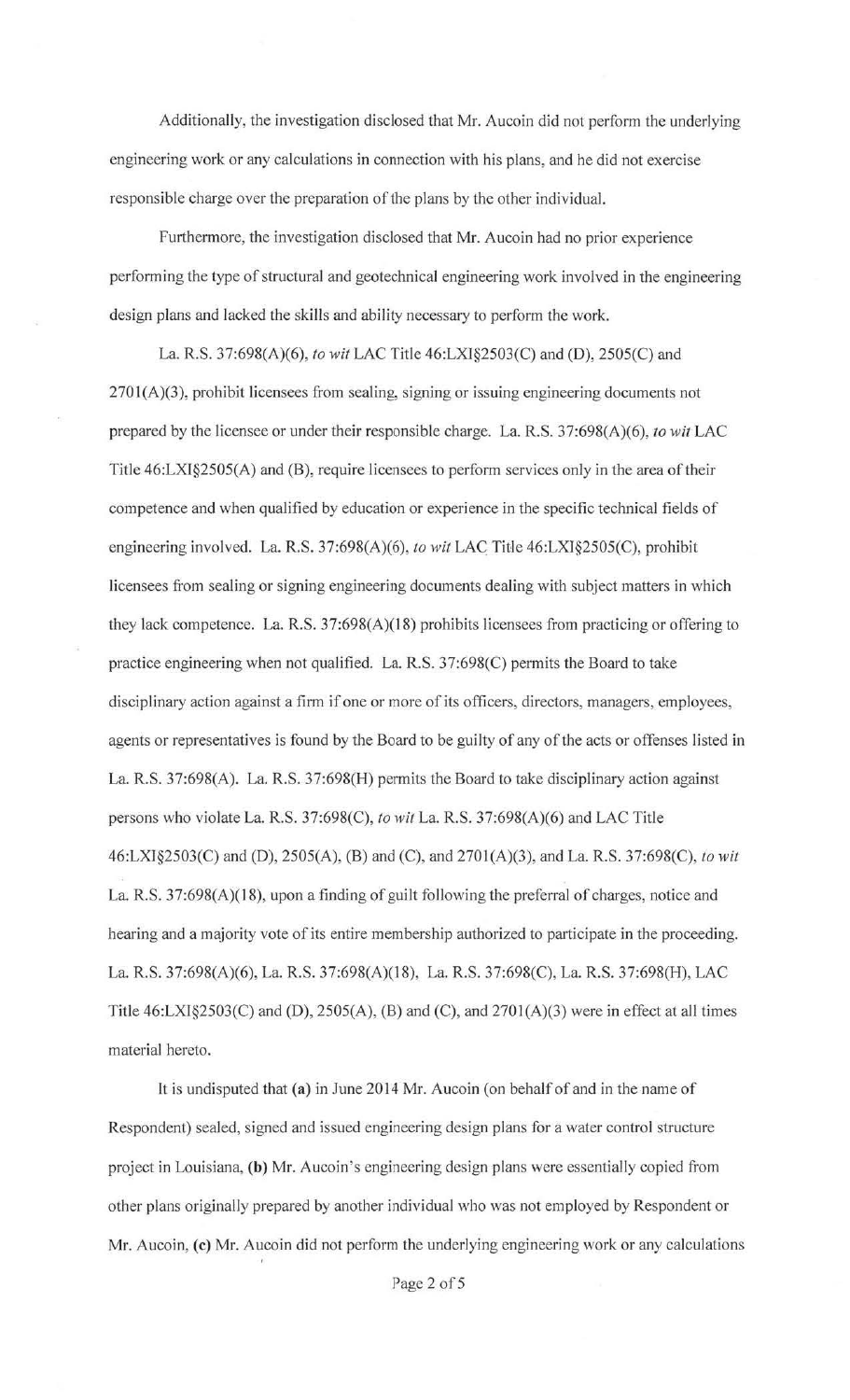in connection with his plans, and he did not exercise responsible charge over the preparation of the plans by the other individual and **(d)** Mr. Aucoin had no prior experience performing the type of structural and geotechnical engineering work involved in the engineering design plans and lacked the skills and ability necessary to perform the work.

By letter dated July 18, 2018, the Board gave notice to Respondent that it was considering the preferral of charges against Respondent on the grounds that it may have violated **(a)** La. R.S. 37:698(C), *to wit* La. R.S. 37:698(A)(6) and LAC Title 46:LXI§2503(C) and (D), 2505(C) and 2701(A)(3), relative to sealing, signing or issuing engineering documents not prepared by the licensee or under their responsible charge; **(b)** La. R.S. 37:698(C), *to wit* La. R.S. 37:698(A)(6) and LAC Title 46:LX1§2505(A) and (B), relative to performing services only in the area of the licensee's competence and when qualified by education or experience in the specific technical fields of engineering involved; **(c)** La. R.S. 37:698(C), *to wit* La. R.S. 37:698(A)(6) and LAC Title 46:LXI§2505(C), relative to sealing or signing engineering documents dealing with subject matters in which the licensee lacks competence; and **(d)** La R.S. 37:698(C), *to wit* La. R.S. 37:698(A)(18), relative to practicing or offering to practice engineering when not qualified.

Wishing to dispense with the need for further disciplinary action and to conclude the instant proceeding without further delay and expense, for the purpose of this proceeding only, Respondent and the Board do hereby enter into this Consent Order, in which Respondent of its own free will consents to the issuance of a Consent Order by the Board, wherein Respondent agrees to **(a)** pay a fine of three thousand and no/100 (\$3,000.00) dollars, **(b)** pay administrative costs of one thousand five hundred fourteen and no/100 (\$ 1,514.00) dollars, ( **c)** have each of its engineering supervising professionals successfully complete the Board's online Louisiana Laws and Rules Quiz, **(d)** have each of its engineering supervising professionals successfully complete the Board's online Louisiana Professionalism and Ethics Quiz and **(e)** the publication of this Consent Order on the Board's website and a summary of this matter in the Board's official journal, the *Louisiana Engineer and Surveyor Journal*, and the reporting of this matter to the National Council of Examiners for Engineering and Surveying (NCEES), identifying Respondent by name.

Respondent admits that its conduct as set forth above constitutes violations of the above referenced laws and/or rules as stated herein. Respondent acknowledges awareness of said laws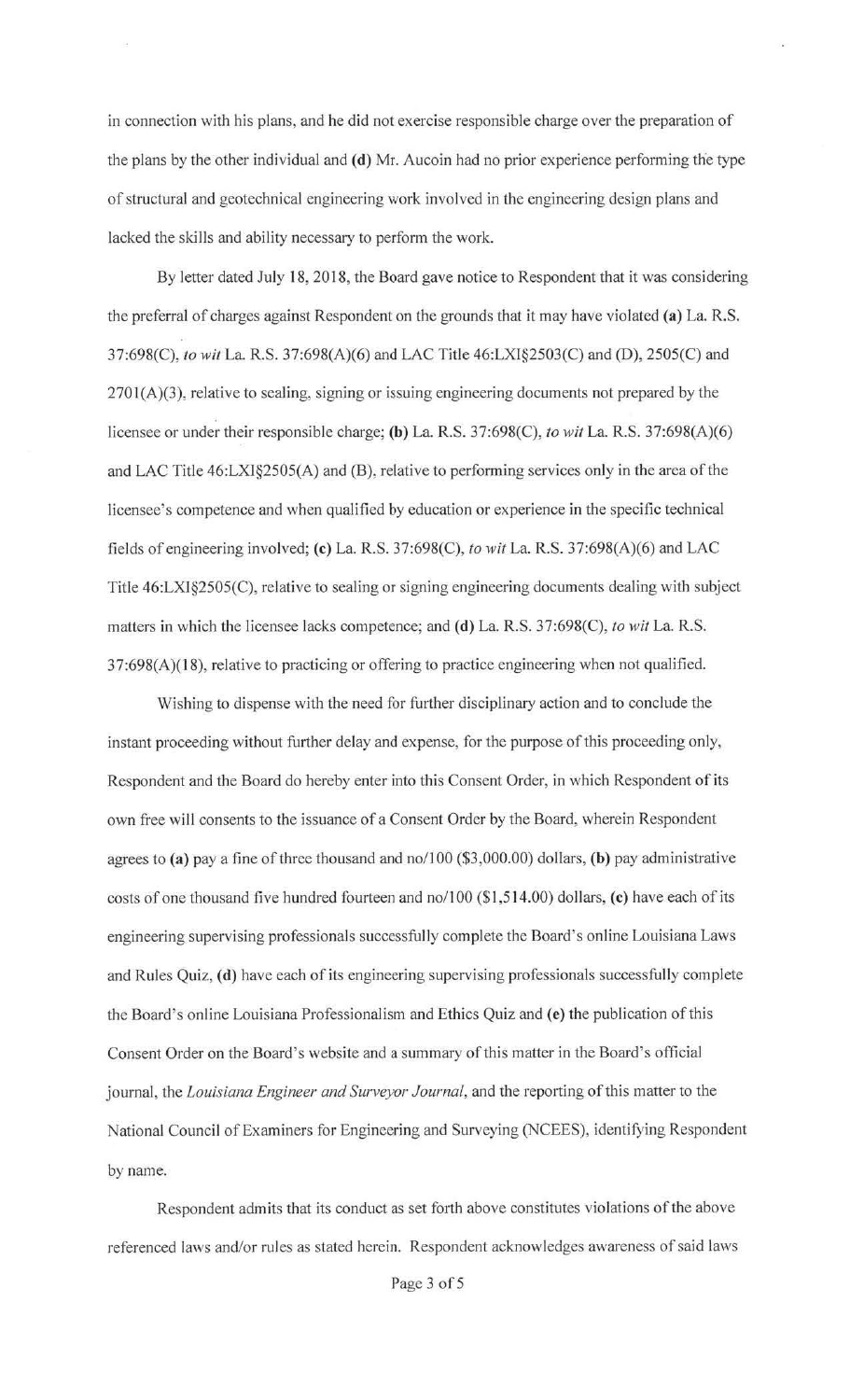and/or rules and states that it will comply with all applicable Jaws and rules henceforth. Respondent has been advised of its right to be represented by counsel before the Board and/or to appear at any hearing personally or by counsel and present witnesses and evidence in its own behalf, it hereby waives this right and its right to appeal, and it states affirmatively that it has been afforded all administrative remedies due it under the Jaw. Respondent further acknowledges awareness of the fact that the signed original of this Consent Order will remain in the custody of the Board as a public record and will be made available for public inspection and copying upon request.

Therefore, in consideration of the foregoing and by signing this Consent Order, Respondent does hereby waive its right to a hearing before the Board, to the presenting of evidence and witnesses on its behalf, to Findings of Fact and Conclusions of Law in this case, and to judicial review of this Consent Order.

Respondent hereby represents that **(a)** it fully understands the meaning and intent of this Consent Order, including but not limited to its final and binding effect, **(b)** it has voluntarily entered into this Consent Order and that no other promise or agreement of any kind has been made to or with it by any person whatsoever to cause the execution of this instrument and **(c)** the sanctions set forth in this Consent Order do not prevent the Board from taking further disciplinary or enforcement action against Respondent on matters not specifically addressed in this Consent Order.

WHEREFORE, the Louisiana Professional Engineering and Land Surveying Board and Respondent agree that:

1. Respondent shall pay a fine of three thousand and no/100 (\$3,000.00) dollars, which shall be tendered to the Board by certified check payable to the Board, due upon the signing of this Consent Order; and

2. Respondent shall pay administrative costs of one thousand five hundred fourteen and no/100 (\$ 1,514.00) dollars, which shall be tendered to the Board by certified check payable to the Board, due upon the signing of this Consent Order; and

3. Respondent shall have each of its engineering supervising professionals successfully complete the Board's online Louisiana Laws and Rules Quiz with a score of 90% or